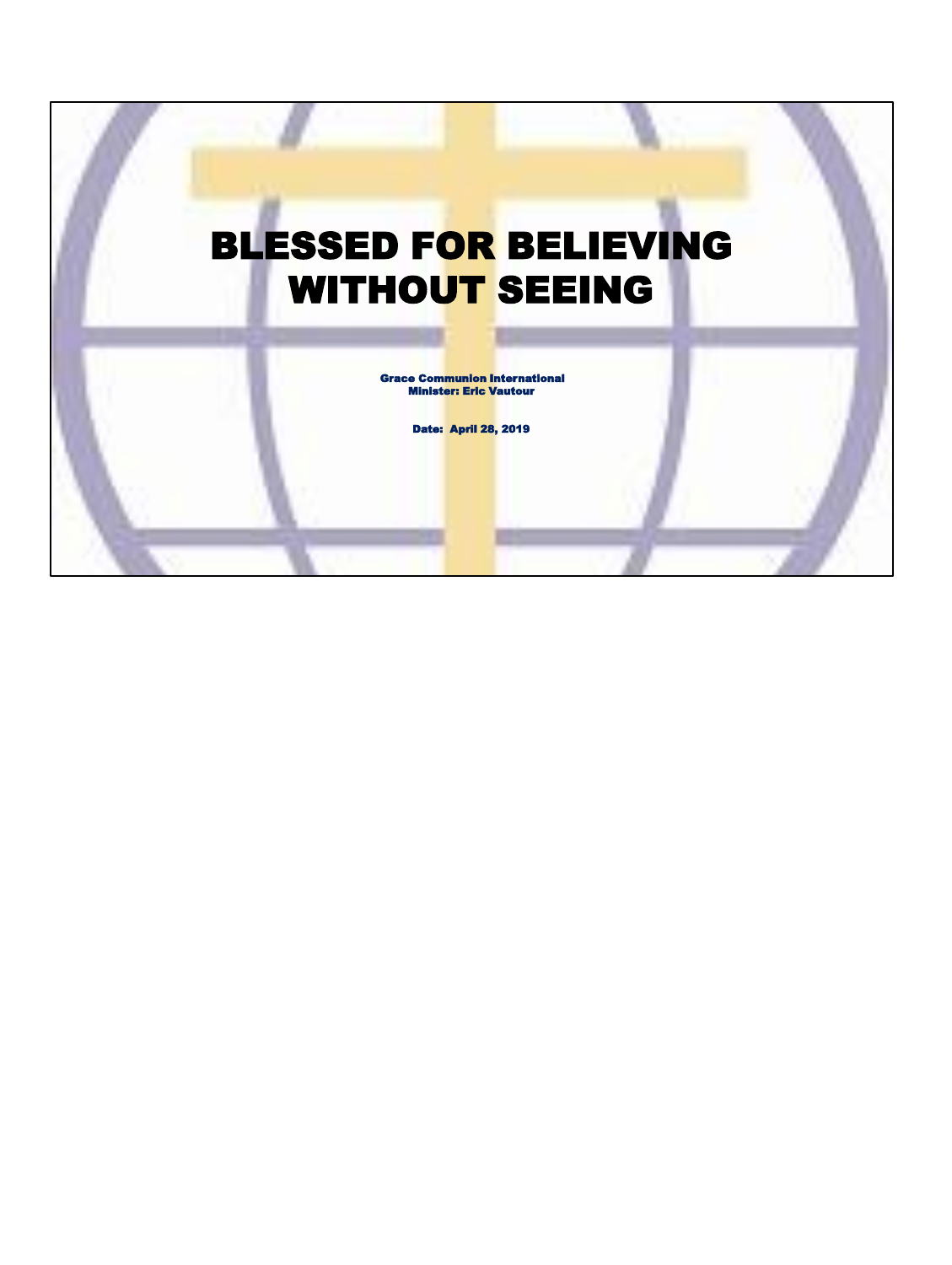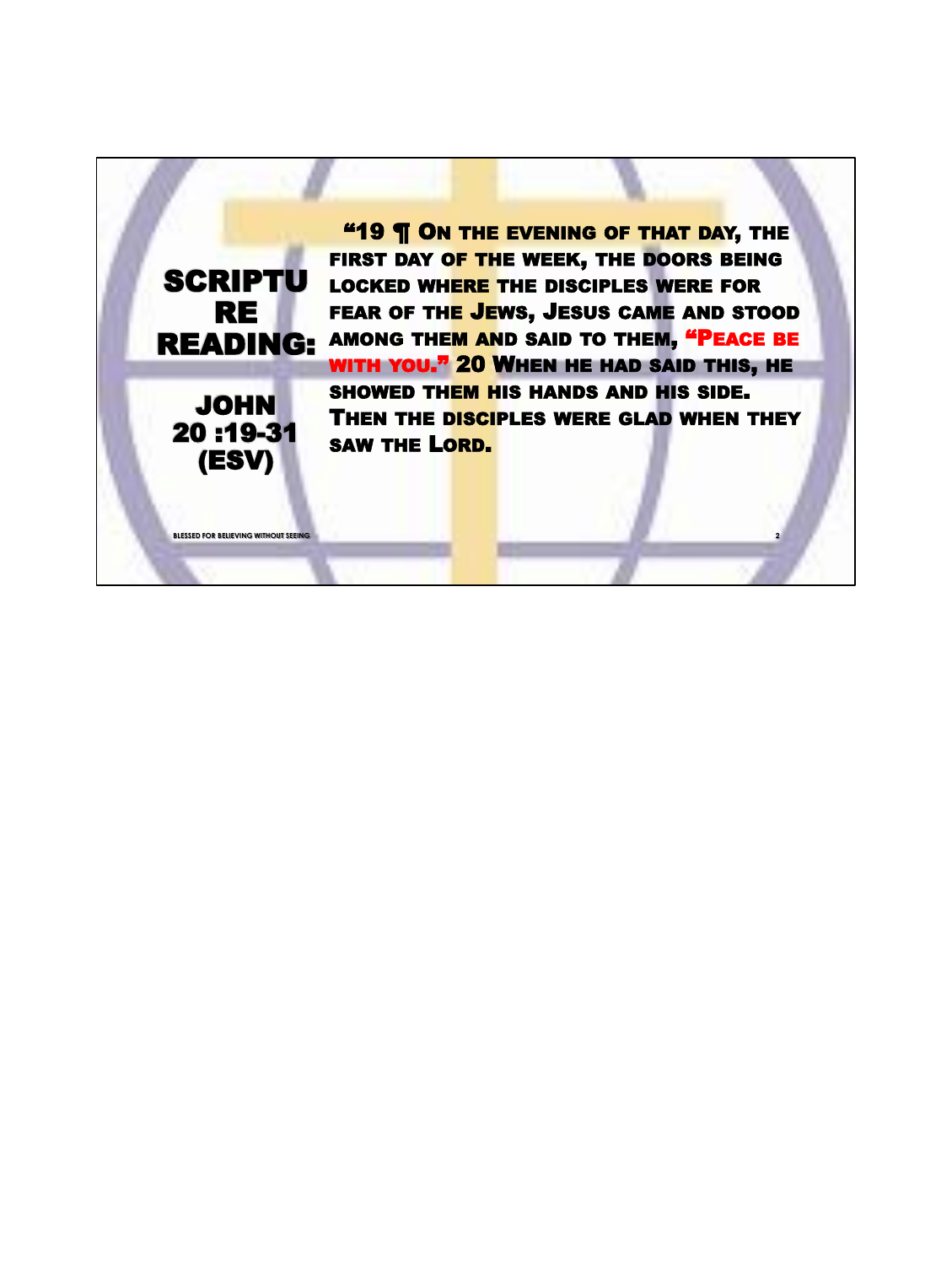21 JESUS SAID TO THEM AGAIN, "PEACE BE WITH YOU. AS THE FATHER HAS SENT ME, EVEN SO I AM SENDING YOU." 22 AND WHEN HE HAD SAID THIS, HE BREATHED ON THEM AND SAID TO THEM, "RECEIVE THE HOLY SPIRIT. 23 IF YOU FORGIVE THE SINS OF ANYONE, THEY ARE FORGIVEN; IF YOU WITHHOLD FORGIVENESS FROM ANYONE, IT IS WITHHELD." 24 NOW THOMAS, ONE OF THE TWELVE, CALLED THE TWIN, WAS NOT WITH THEM WHEN JESUS CAME. **BLESSED FOR BELIEVING WITHOUT SEEIN**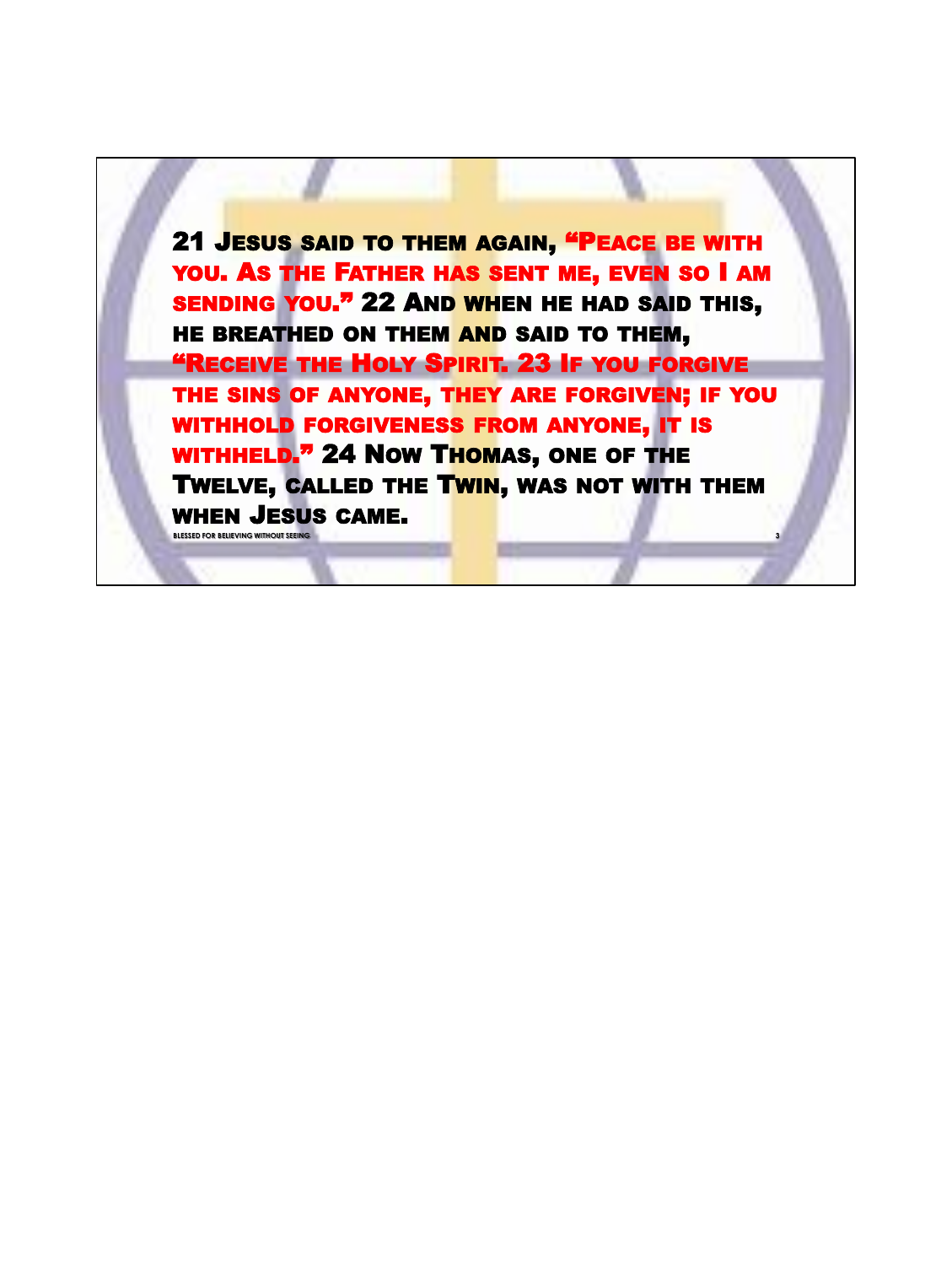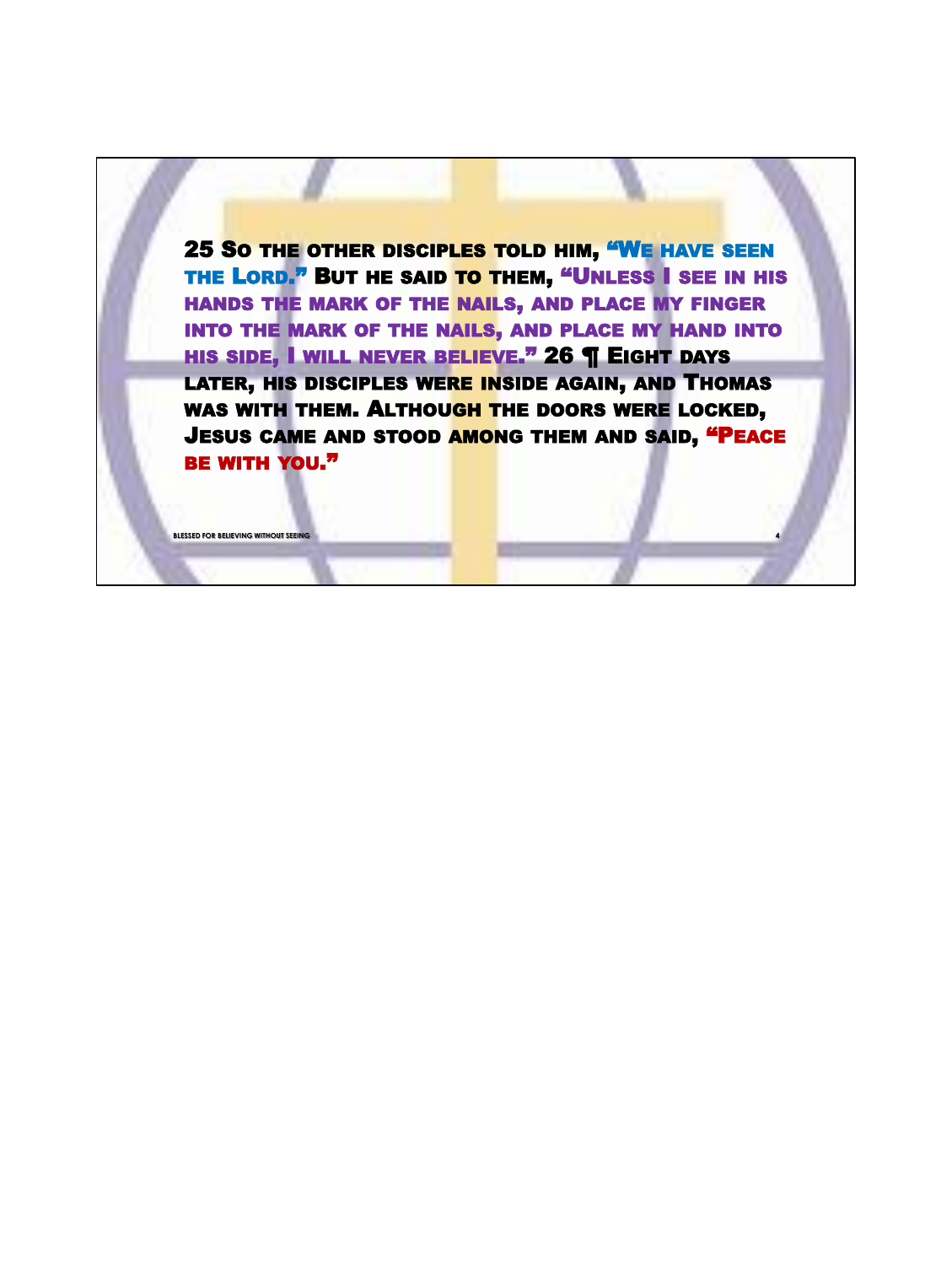27 Then he said to Thomas, "Put your finger here, and see my hands; and put out your hand, and place it in my side. Do not disbelieve, but believe." 28 Thomas answered him, "My Lord and my God!" 29 Jesus said to him, "Have you believed because you have seen me? Blessed are those who have not seen and yet have believed."

**BLESSED FOR BELIEVING WITHOUT**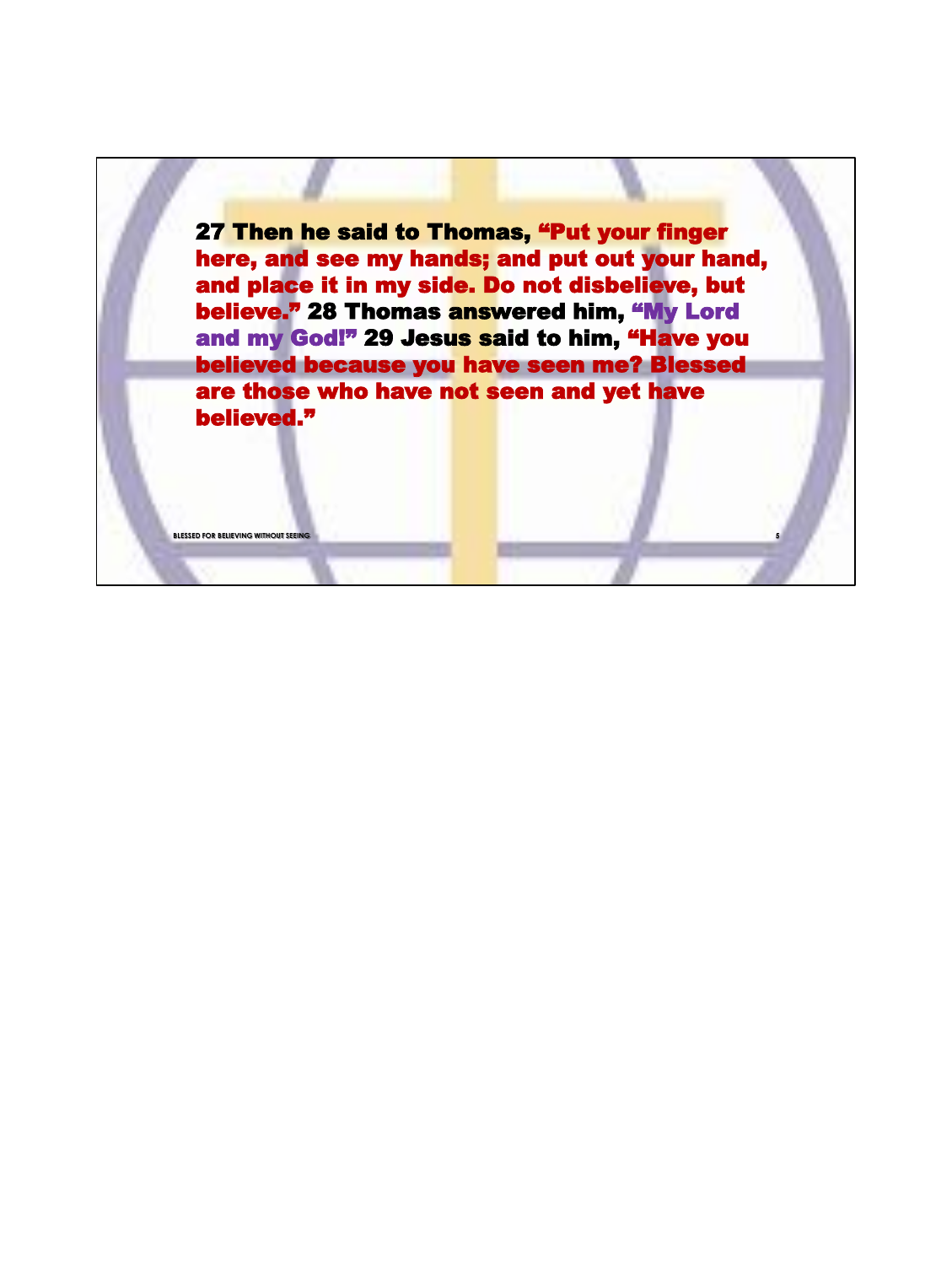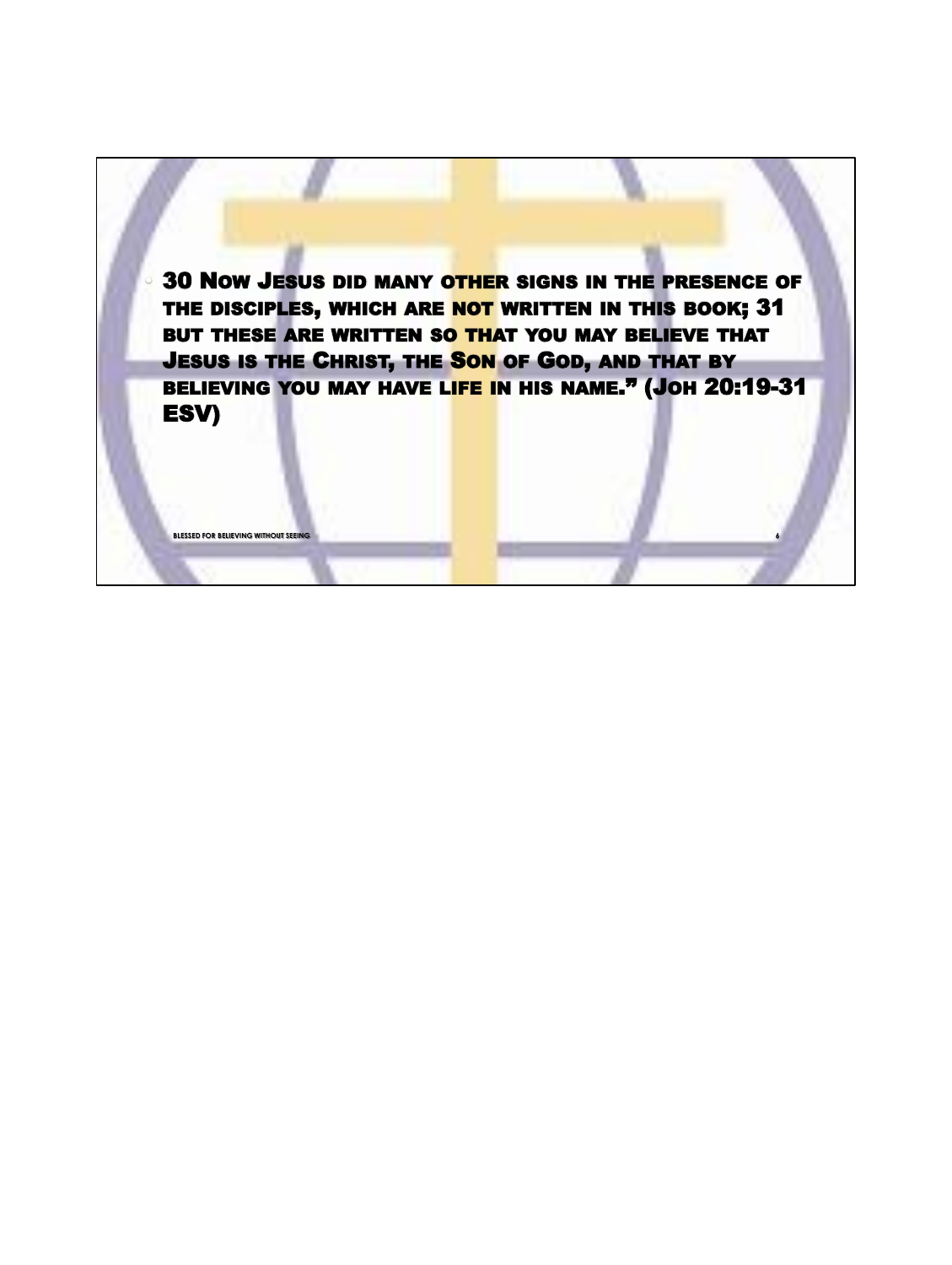

Recently, I was reading about the conversion of Josh McDowell in his introductory .comments of a book he wrote, **"THE NEW EVIDENCE THAT DEMANDS A VERDICT, Evidence I & II Fully Updated in One Volume to Answer Questions Challenging Christians in the 21st Century."**

I'm sharing his story because it has many similarities with the apostle Thomas, although there are obviously differences. As I summarize and talk about his conversion, I encourage you to see and hear the invisible hand of God in the process of his conversion.

As a teenager, God was already working with Josh McDowell without his being aware of it. He wanted the answers to three basic questions:

- $-$  Who am I?
- Why am I here?
- Where am I going?

As a young student, he began to look for answers.

As he grew up, where he lived, everyone seemed to be into religion. He thought he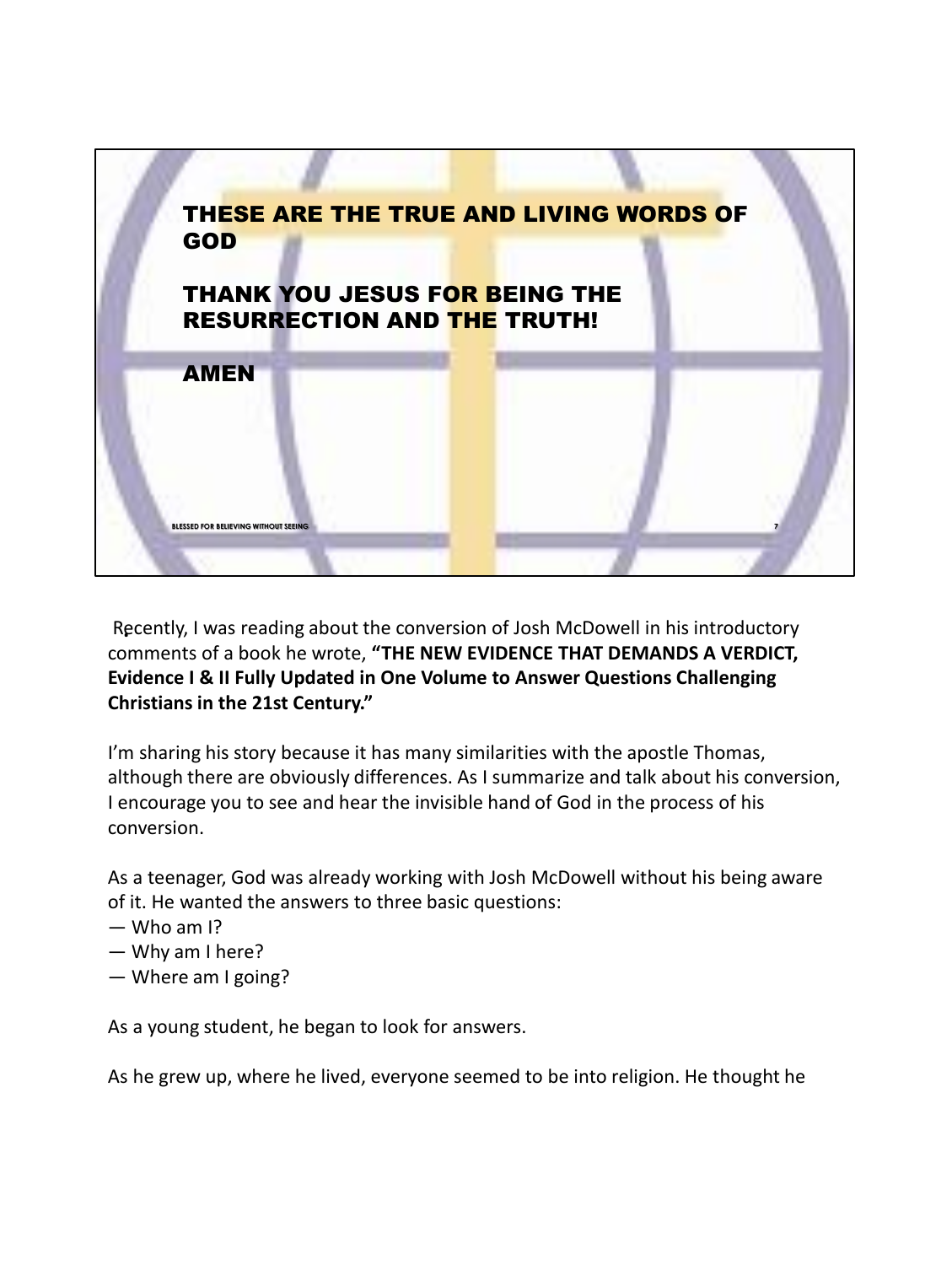would be able to find the answers by being religious so he began to attend church. It was very purposeful. He got into it at the 150%. He went to church in the morning, in the afternoon and in the evening. He reports that he felt worse inside the church then outside.

Josh was brought up as a farmer in Michigan, USA. Farmers are practical people. His father had told him that if something did not work that he was to chuck it aside. So he chucked religion aside.

He did not find answers in religion so he thought that he would find answers for his quest for happiness and meaning in education. He enrolled in university. He was greatly disappointed. He said that you could find a lot of things in University but you cannot find truth about the meaning of life.

He questioned the professors to a point where he made a nuisance of himself but he found no answers to the important questions of life he was seeking. He saw fellow students who had many problems, many frustrations and unanswered questions about life. He said that one time he was walking around a university campus where he saw a student with a sign on his back: '**Do not follow me, I'm lost**.'

He realized that he would not be able to find the true answer to his quest in institutions of higher learning.

Then he tried another avenue. Josh McDowell is obviously a very intelligent, brilliant and pleasant man. He thought that if he would obtain prestige that he might find satisfaction. Among his fellow students who had the most influence were the ones who control the purse strings and who were student leaders. So he got elected. He got to know and to be known by them. He became part of the elite who also controlled some of the University money. This also turned out to be an empty pursuit with all the other things he had tried.

Feeling empty, he began to look for the weekends to have pleasure. His happiness would revolve around Friday, Saturday and Sunday. Every Monday morning, he would wake up with a headache because of his behaviours during the weekend.

He continued to feel very empty. He could find nothing that would help him to know who he was and his purpose in life.

Then one day, he noticed a small group of people on campus—eight students and two faculty members. There was something different about them. To Josh, it appeared that the knew where they were going in life. They had a quality about them that he greatly admired—**conviction.** He enjoyed the dynamics of their conviction. So he wanted to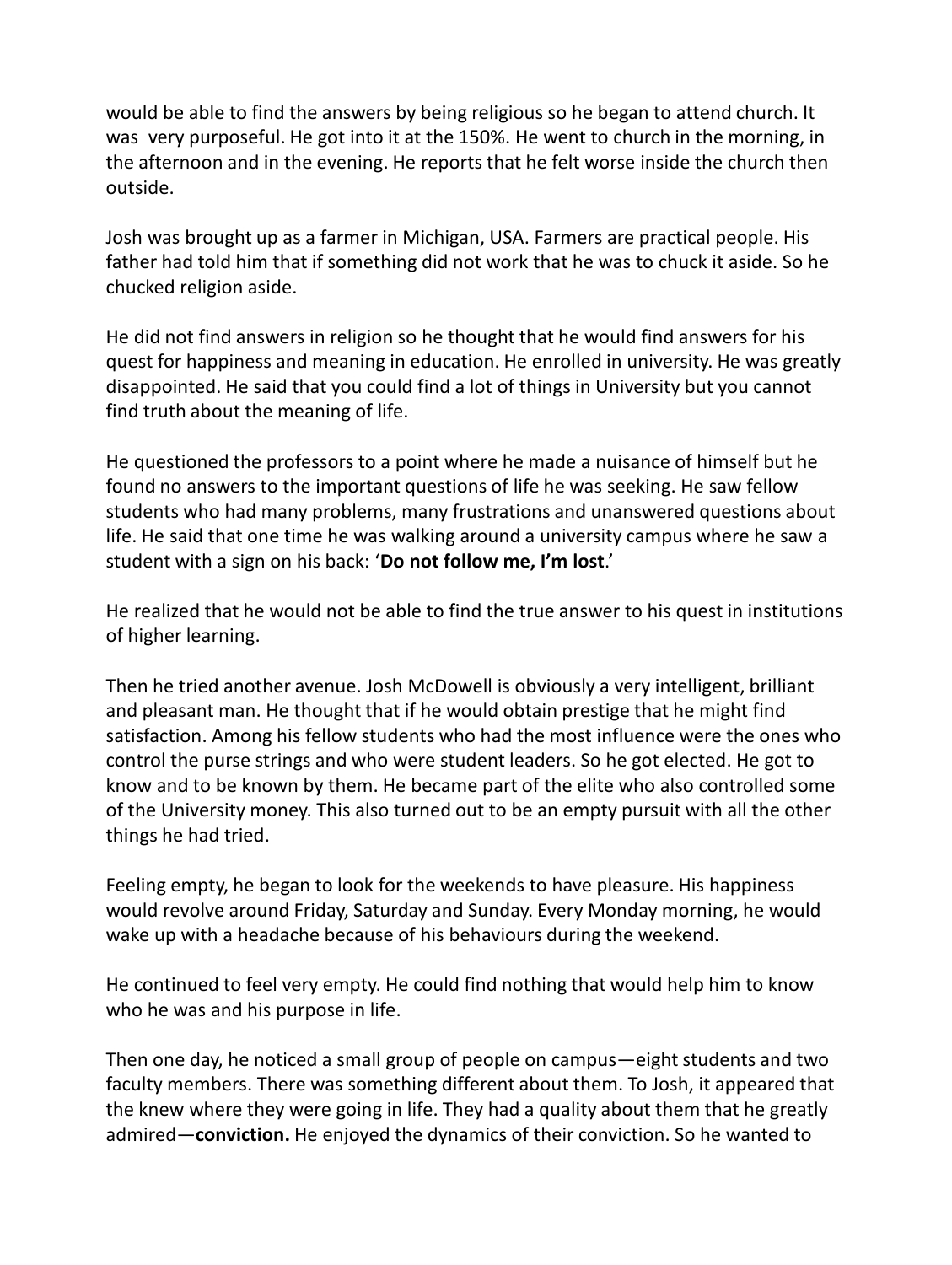know more about them.

.

There was something more about this group that caught his attention. It was love. These people not only loved one another but they also loved and cared for people outside their group. As he says, '**They didn't just talk about love; they got involved in loving others.'**

Since this quality of love was foreign to him, he decided to get to know them better and to become friends with them.

One day, as he was having a conversation with some members of this group. The subject of God came up. This made him uncomfortable but he put up a big front, not to show how uneasy he was. He told them that Christianity was for weaklings and not intellectuals. But deep down, he wished so much that he had what they had. His pride got in the way. He did not admit to his emptiness of heart.

During that conversation, he turned to one of the girls in the group and said, '**Tell me, what changed your lives? Why are you so different from the other students and faculty?'** 

This girl looked him squarely in the eye and gave him an answer he never expected. She answered **'Jesus Christ'.**

Josh quickly responded by telling her not to give him that kind of garbage. He told her squarely that he was fed up with religion, the Bible, and the church.

The girl quickly responded, **'Mr., I didn't say religion; I said Jesus Christ."**

He was surprised by these girl's courage and conviction. He apologized for his attitude. He said to her, **"But I'm sick and tired of religion and religious people. I don't want anything to do with it".**

Josh was a pre-law student. These new friends gave him a challenge. They challenged him to examine intellectually the claim that Jesus Christ is God's Son.

He thought that this was a dumb challenge. He did not think that Christianity could stand up to an intellectual examination. Needless to say, he was cynical, doubting and unbelieving.

Day after day, they continued to issue this challenge. He became so irritated and frustrated with their insistence that he decided to take up their challenge.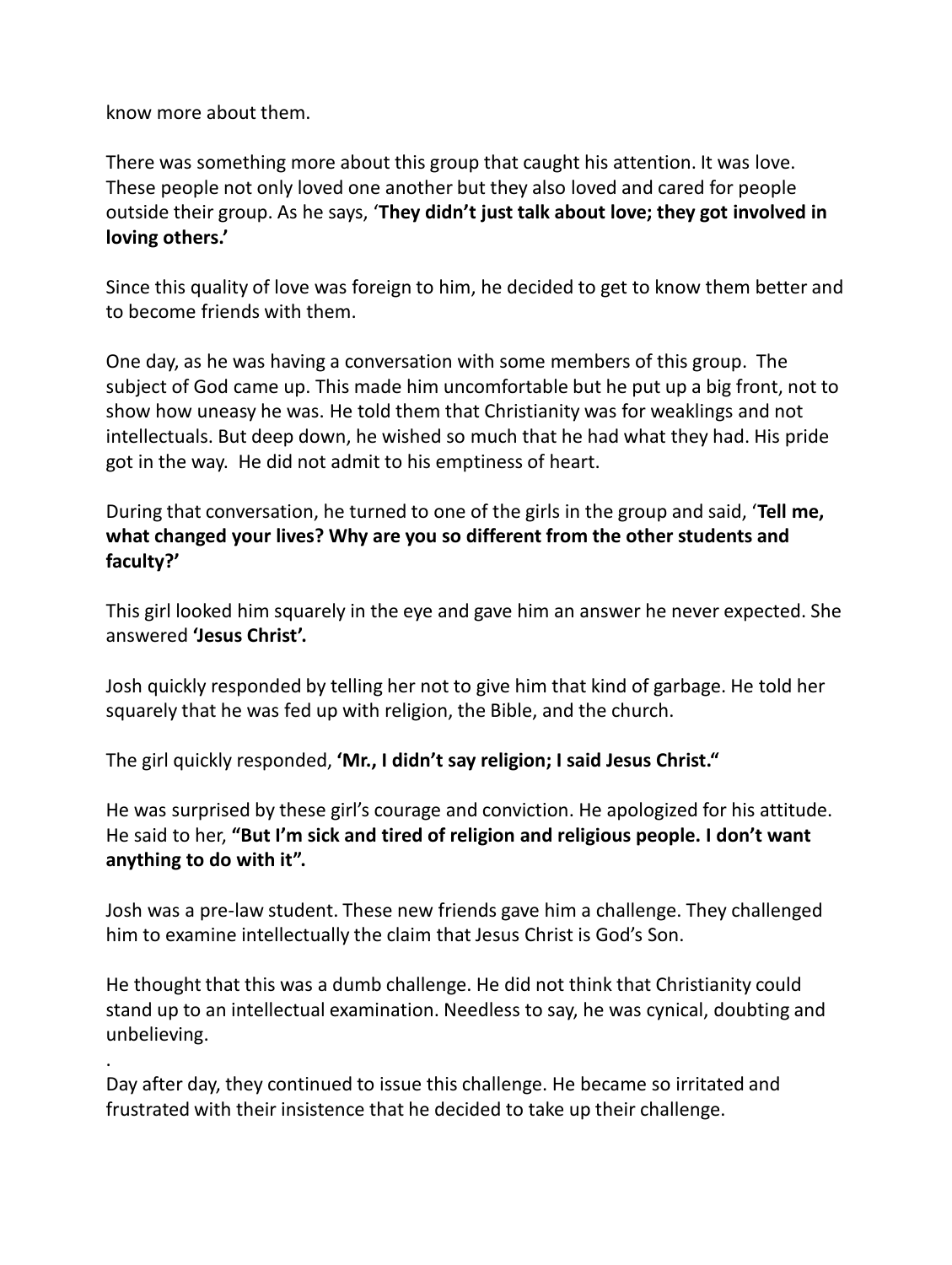His purpose was not to prove that Jesus was the Son of God but to refute that Christianity did not have a leg to stand on and not sound foundation.

One day as he was sitting in the library in London England. He sensed a voice within himself saying, **"Josh, you don't have a leg to stand on."** He quickly dismissed that voice. However, the more he studied the more he heard this voice.

He returned to the United States. He couldn't sleep at night. From 10 o'clock to about 4 in the morning, he would lie awake trying to refute the overwhelming evidence that he was accumulating that Jesus was indeed the Son of God.

Doing all this research, he began to realize that he was intellectually dishonest. In his mind, he knew he was finding the truth about Jesus but in his will, he resisted and did not want to submit to it.

The Scripture found in Revelation 3:20 began to reverberate in his mind more and more. **"Behold, I stand at the door and knock. If anyone hears my voice and opens the door, I will come in to him and eat with him, and he with me." (Re 3:20 ESV)**

For him, there was no faster way of ruining his good time and fun than by becoming a Christian, a follower of Jesus.

He had a major inner conflict which he needed to resolve. He said that it was driving him crazy. So one night, in Michigan, he decided to put Christ's claim to the supreme test. One evening in his home, at the end of his second year in university, he became a Christian.

He said 4 things to Jesus Christ: (new slide)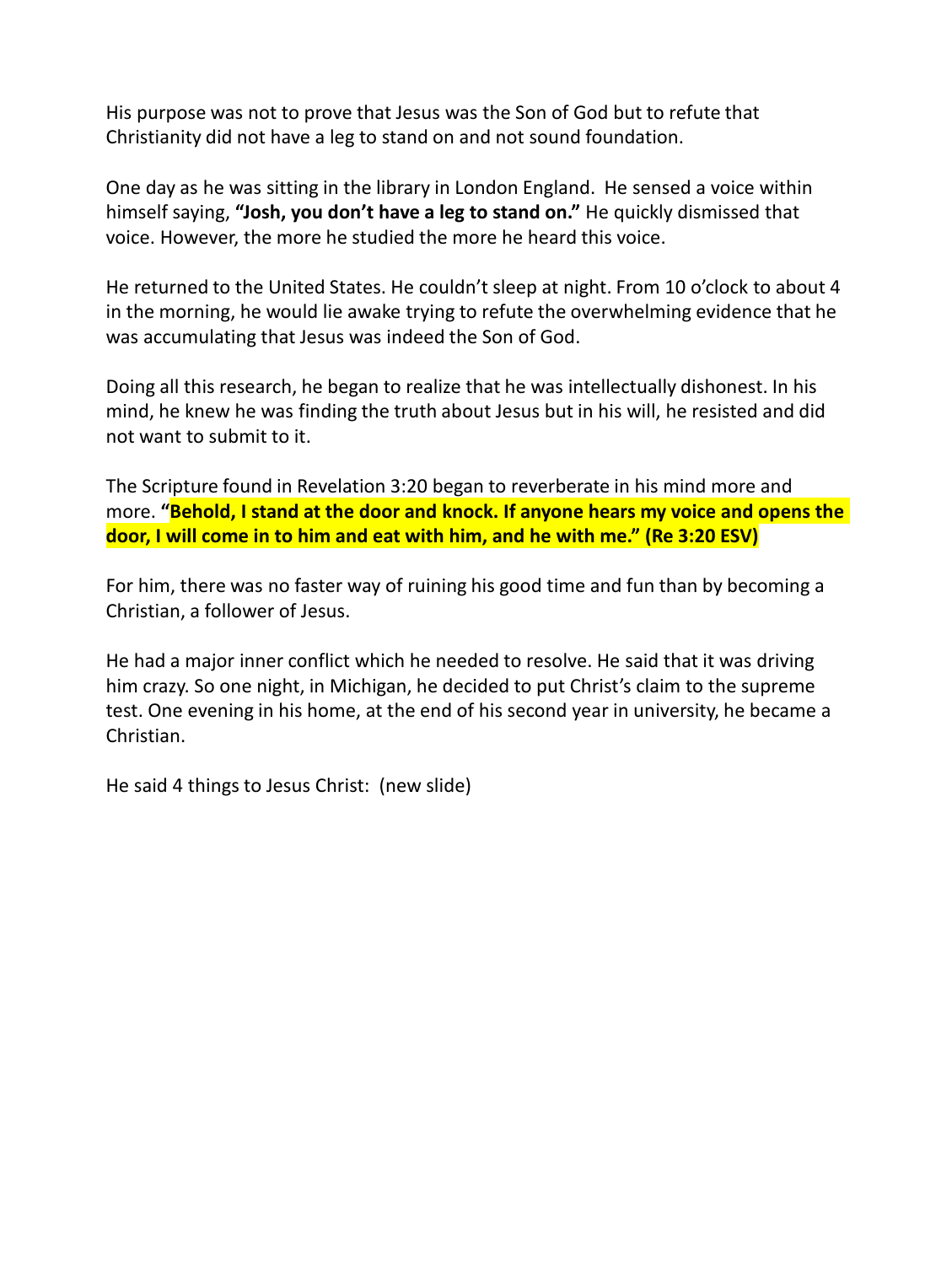

1 – Josh McDowell realize that he was deeply loved by God. What brought him to Jesus was the realization that Jesus loved him enough to die for him.

2 – He had no problem realizing that there were things in his life that were not in line with living in the grace of God. He knew what the Bible said, **"If we confess our sins, he is faithful and just to forgive us our sins and to cleanse us from all unrighteousness."** (1 Jo 1:9 ESV). He believed this scripture. He knew that He was forgiven at the cross of Calvary.

After he prayed, nothing happened. If anything, he felt worse. After he prayed, he felt almost physically sick. He was afraid that he had made a decision based on his emotions, a decision he would later regret. He began to fear what his friends would say about him when they found out. He basically thought—what have I done?" He felt that he had gone off the deep end.

In the one and half years that followed, his entire life was changed. His perception of life and his view of people changed.

His ultimate goal was to become governor of Michigan. He had planned to reach his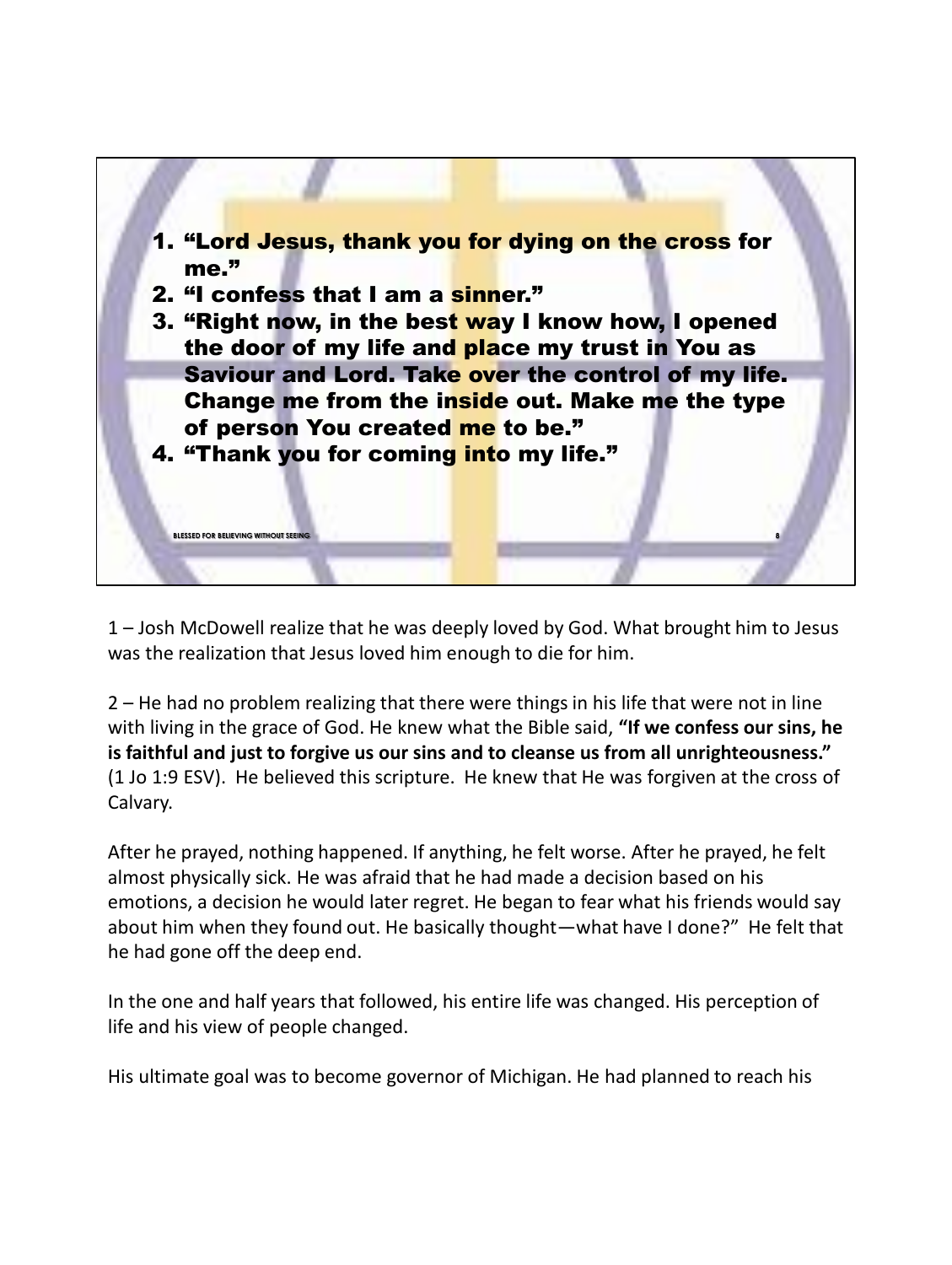goal by using people to reach this plateau of political success. He basically saw people as objects to be used for his own purposes.

After he gave his life and surrendered his life in the hands of Jesus, his perception of people completely changed. Instead of using others to serve himself, he wanted to serve them. He became other-centered rather than self-centered—a complete change in orientation of his life.

Josh also had a bad temper. He would go into a rage even when people looked at him in the wrong way. In his first year of university, he almost killed a man. He said that his bad temper was so ingrained that he did not consciously try to change it but one day he faced a situation where he would have gone into a rage but he discovered that his bad temper was gone. As he said, he is not perfect yet but there has been a significant change in his life.

The most significant thing that changed his life was the area of hatred and bitterness.

His father was heavily addicted to alcohol. He was the man whom he hated the most on all the face of the earth. He felt contempt for him and despised him. At night, as a young 8 year boy, he would lie in bed figuring out ways of killing his dad without being caught by the police.

Growing up, his father was the town drunk. Rarely, did they see him sober. His friends would laugh at his father, and he would uncomfortably laugh with them. Inside, deep down, he felt pain, shame and disappointment. He wished his dad would have been different.

His father was violent towards his mother. This is what he writes, **"I would sometimes find my mother in the barn, lying in the manure behind the cows where my dad had beaten her with a hose until she could not get up. My hatred seethed and I vowed to myself, when I am strong enough, I'm going to kill him."**

The situation was so bad that when visitors would come to visit, his father being drunk, Josh would tie him up behind the barn, tie his hands behind his back. He would also put a loop around his neck so that if he tried to get up, he would strangle himself. He would then say to the visitors that his father had gone to a meeting.

Two months after his graduation from high school, he walked into the house after a date to hear his mother sobbing. Josh ran up to her and she sat up in the bed. She said, **"Son, your father has broken my heart."**

She told Josh that she had lost the will to live. She told him that all she wanted to do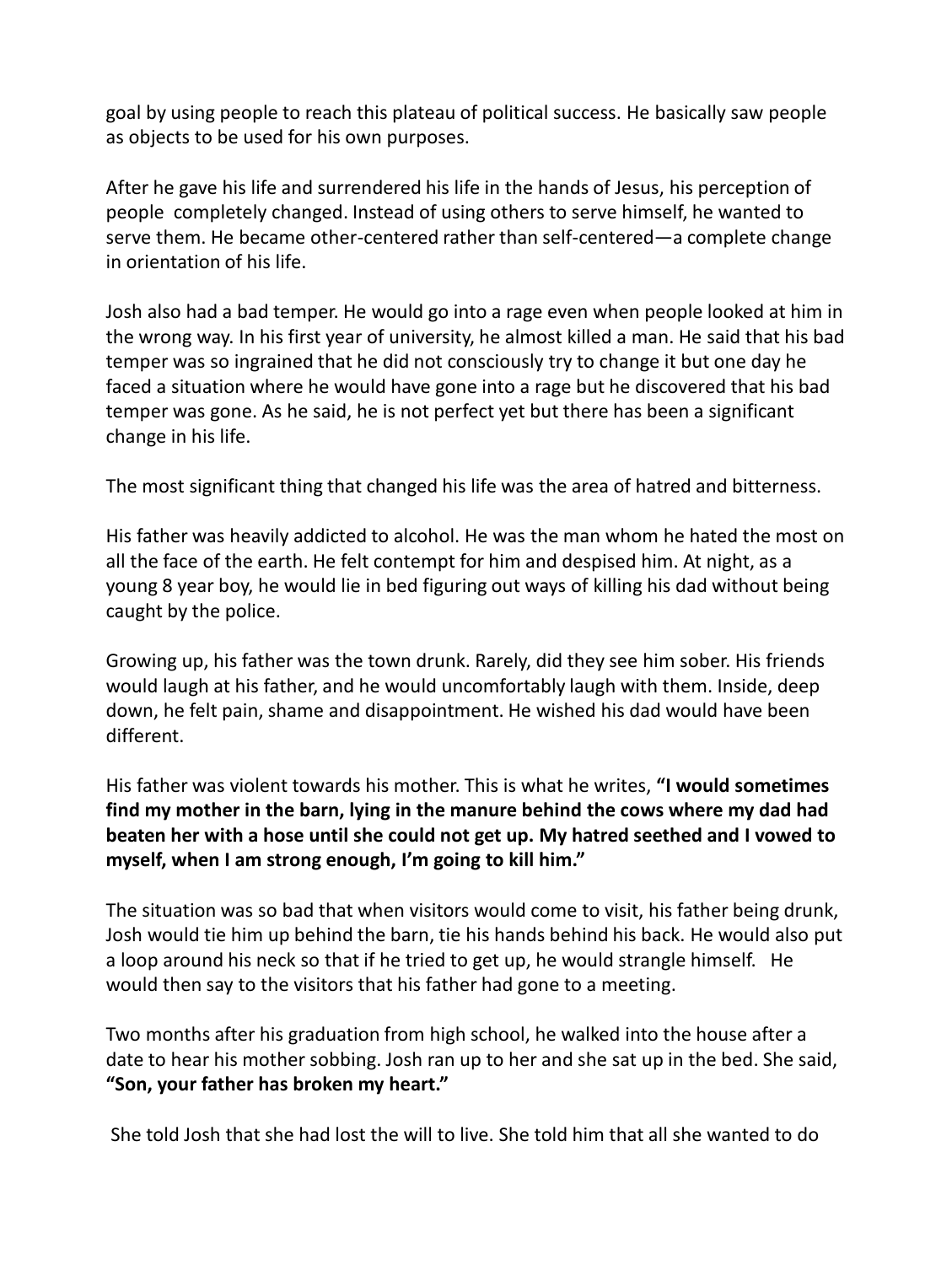was to live until he graduated and then her desire was to die.

Two months later, he graduated. The next Friday his mother died, he believes, of a broken heart.

His hatred of his father intensified.

After he made the decision to accept Jesus and to trust them as his Saviour and Lord, he said that the love of God inundated his heart. God took his hatred of his father and turned it upside down.

Five months after becoming a Christian, he found himself with his father. He looked his father straight in the eye and said, **"Dad, I love you."** Josh said that he did not want to love the man but he did. God had changed his heart.

He went on to university. After he was in a serious car accident, the victim of a drunk driver, he went back home to recover. His father came to see him. That day his father was sober. His father was very uneasy as he paced back and forth in his room. His father then blurted out, **"How can you love a father like me?"**

Josh told his father that six months before, he hated his father. He despised him. He told his father that he had put his trust in Jesus Christ, had received God's forgiveness and Jesus changed his life. He told his father that he could not explain it all but that God had taken away his hatred for his dad and replace it with his love. They talked for about an hour.

Then his father said, **"Son, if God can do in my life what I saw him doing yours, I want to give him an opportunity."** Then he prayed, "**God, if you're really God and Jesus died on the cross to forgive me for what I've done to my family, I need You. If Jesus can do in my life what I seen him do in the life of my son, and I want to trust him as Saviour and Lord."**

Hearing this prayer from his father was one of the greatest joys in Josh's life.

As Josh trusted in Jesus Christ, he saw a transformation in his life during a period of 6 to 18 months. The change in his father's life was immediate. He completely stopped drinking after 40 years of abusing it. Fourteen months later, his father died as a result of the complication of alcoholism.

In that 14-month period, the changes were so dramatic in his father's life that over 100 people committed their lives to Jesus Christ. He accepted to be reconciled with God because of those are incredible changes in the town's drunk, his dad. (Paraphrase of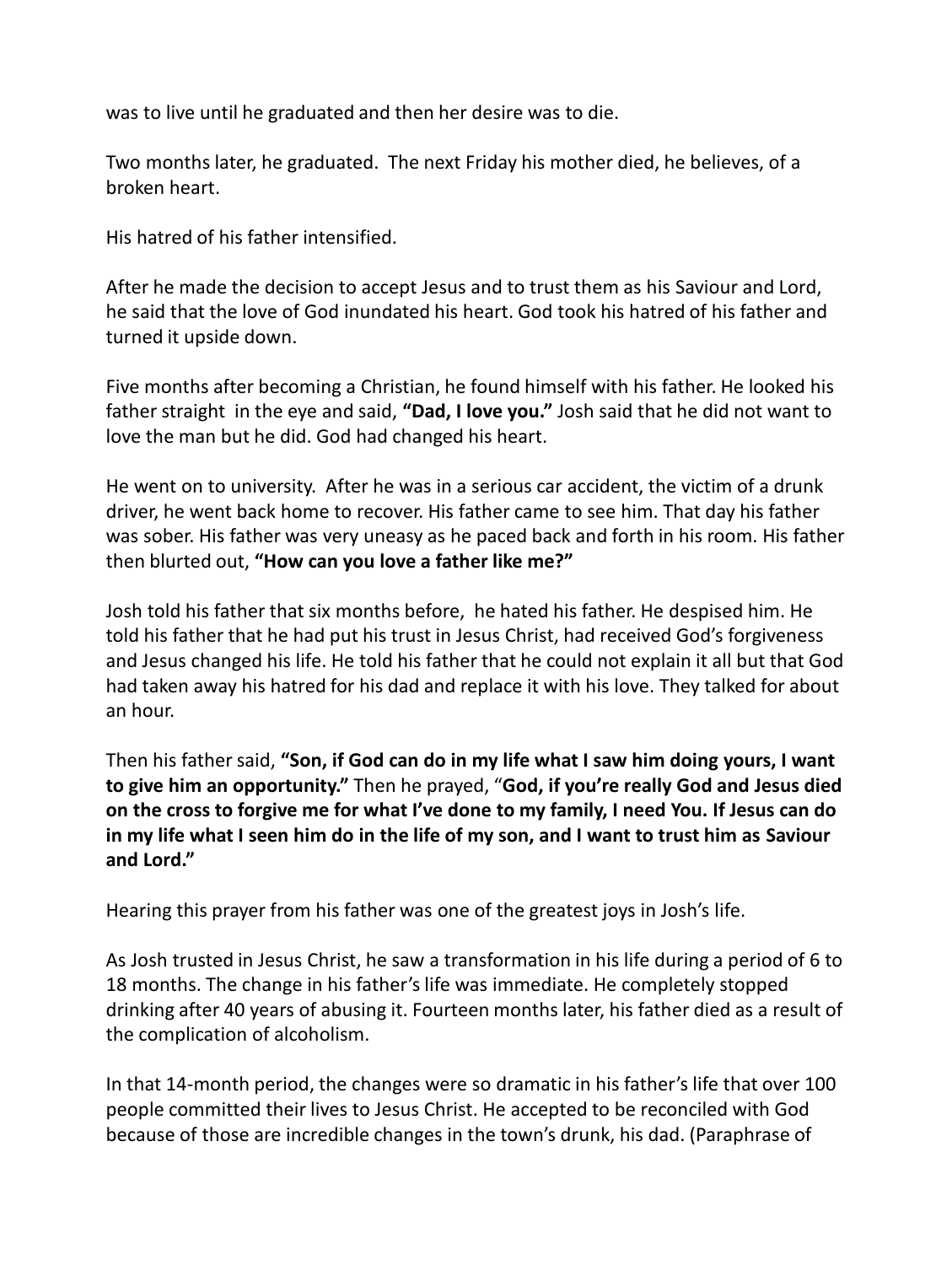pages—XXIII—XXVII)

Jesus is in the business of changing lives from the inside out through the Holy Spirit.

God doesn't stop loving because a person has doubts.

Let us go back to Thomas (Next slide).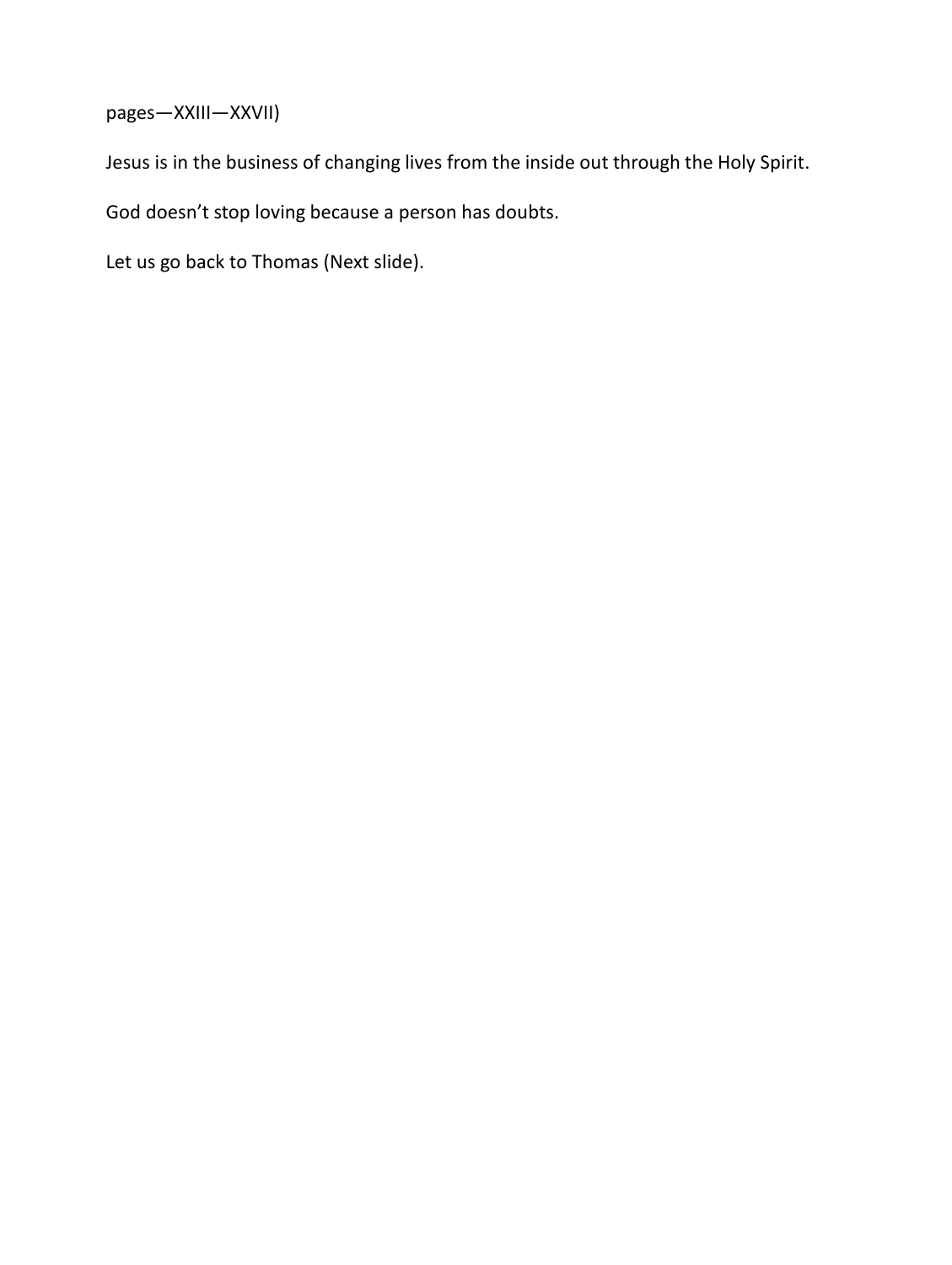

One thing that we can say about the apostle Thomas is that even if he had his doubts, he was willing to be proven wrong.

The Gospels referred to Thomas in John 11:16 and John 14:5. John 11:16 speaks about a statement Thomas made to his fellow disciples when Jesus was going to bring Lazarus to physical life following his physical death.

The other incident is when Jesus told his disciplesthat they were not to be troubled, that they were to believe in God and also to believe in Jesus.

Jesus was standing before them as a man. He told them later on that he was one that with the Father. He said that he was going to the Father's house to prepare a place for them so that they would be with him in the Father's house.

Jesus said to them in verse 4, "**and you know the way to where I'm going".** Thomas did not understand what he was saying and he asked Jesus, **"Lord, we do not know where you're going. How can we know the way?"**

Jesus then revealed to them that he was the way, and the truth and the life.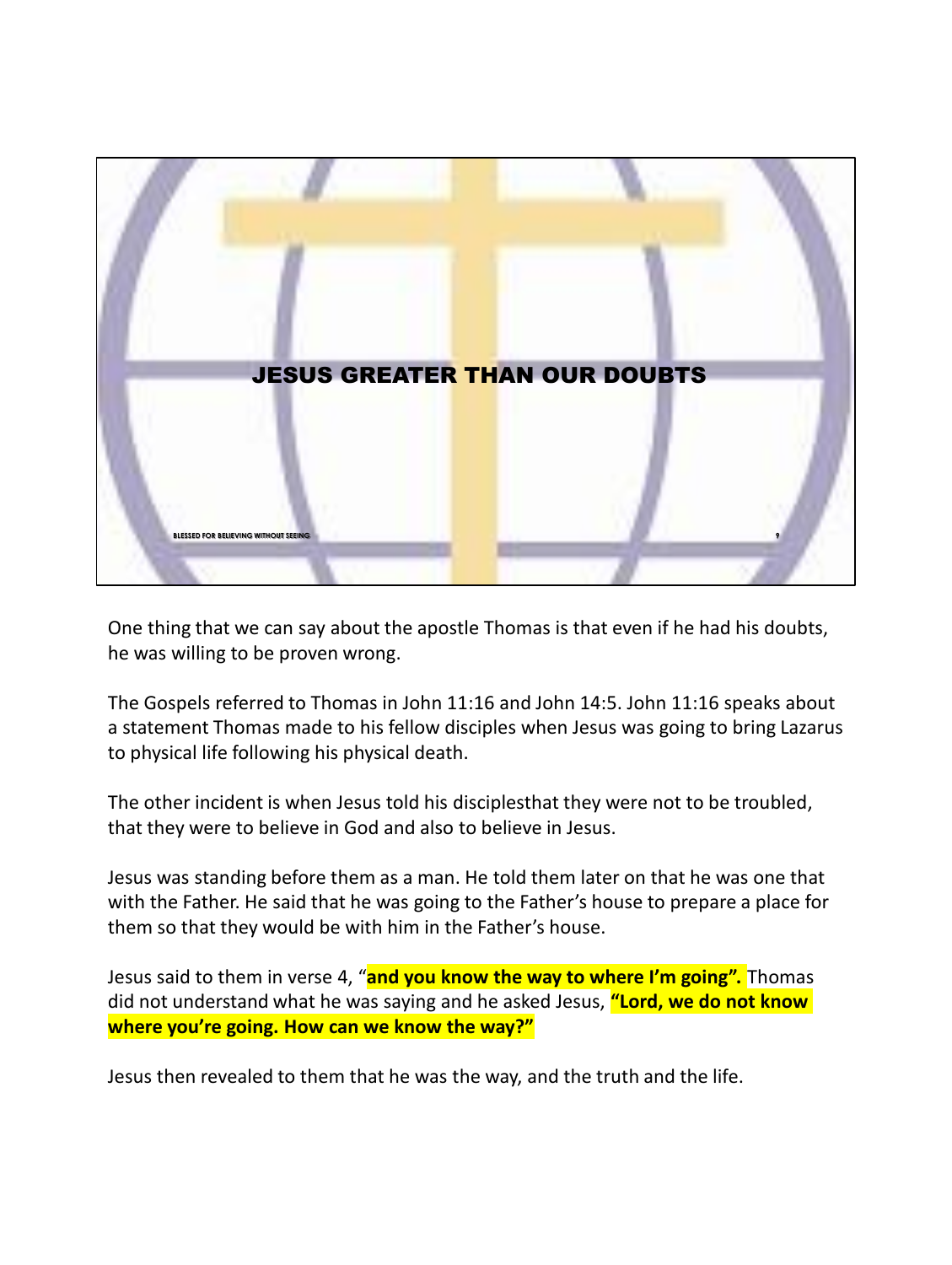Thomas was obviously a very honest man. He was able to voice his preoccupations to Jesus.

After the resurrection of Jesus, for some reason, Thomas was not there when Jesus first appeared to the 10 apostles. When he showed them his hands and his side, the apostles were exceedingly joyful.

At that first appearance, Jesus told them to twice, "**Peace be with you**". We can imagine the scene. The 10 apostles were there fearing that they would also be taken captive by the Jews. Jesus reassured them twice and the second time, gave them their job description with reassurance. **"Peace be with you. As the Father has sent me, even so I am sending you."** They would not be left alone because after breathing on them, he told them to receive the Holy Spirit.

Again, for some reason, Thomas was not there the first time Jesus appeared. He was told by the other disciples that they had seen Jesus. Thomas simply could not believe that. He did not understand at that time who Jesus really was. In his mind, no one could survive the Roman crucifixion and the horror of it.

Jesus knew what Thomas had said to the other disciples that he would never believe unless he personally saw in his hands the mark of the nails, put his finger into these marks in place his hand into his side.

Jesus appeared out of nowhere in the midst of them even if the doors were locked. He challenged Thomas with the words that he had said. We are not told whether or not Thomas places fingers into the holes of the nails that had held Jesus on the cross. We are not told either whether or not he put out his hand and placed it on his side. This is really secondary.

What is important is what Thomas said, **"My Lord and my God!"**

Jesus did not condemn Thomas. The others had seen and believed. Thomas was not ready to believe that a man would survive the Roman crucifixion.

When Thomas saw Jesus, he realized that Jesus was really the way, and the truth and the life. He realized that the resurrected Jesus was God come in the flesh and he had been sent forth by the Father not to condemn but to save the world – save everyone who would believe in Him!

Jesus then extended a blessing to those who have not seen and yet have believed.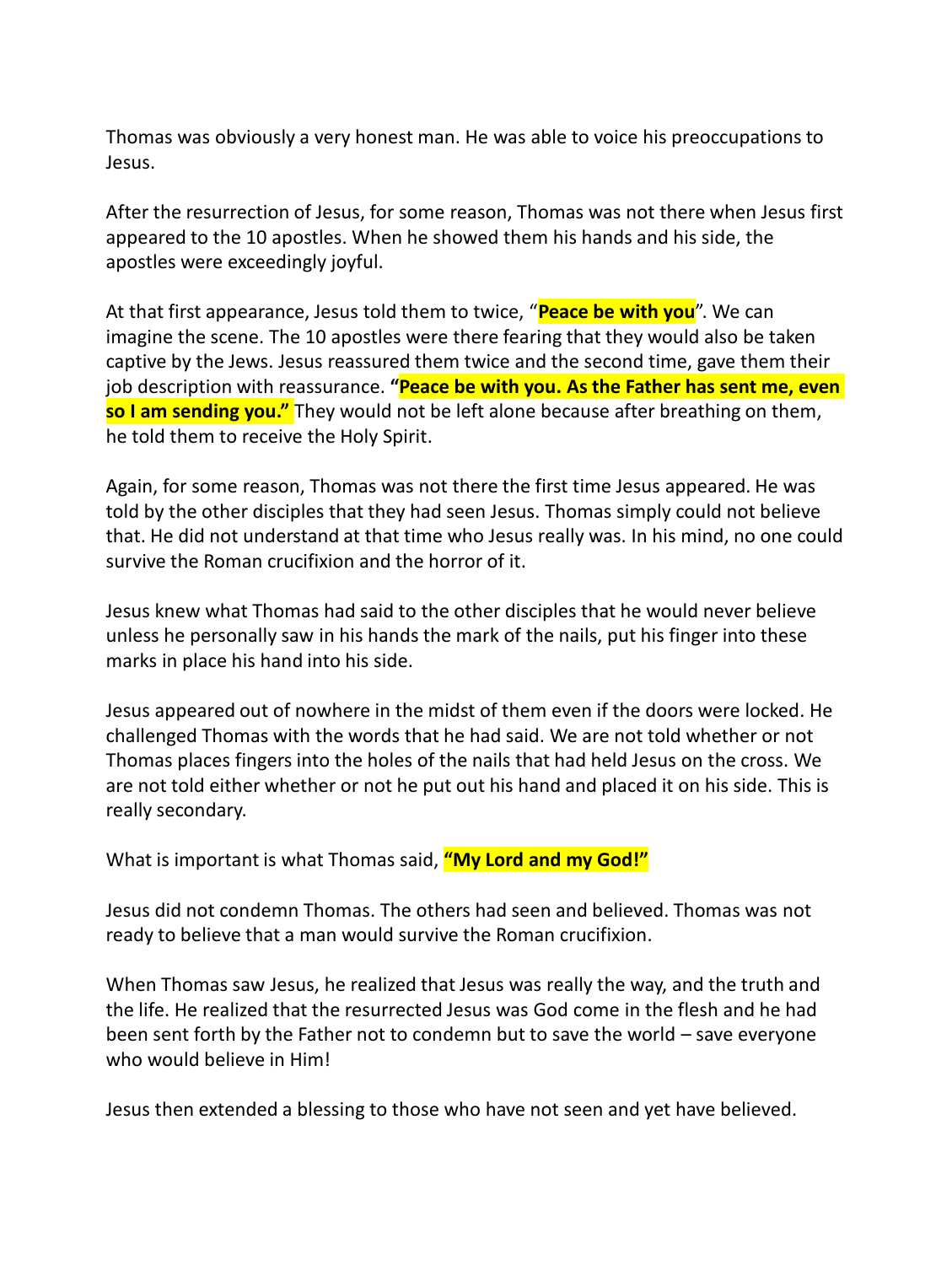To believe Jesus and to believe in Jesus is a blessing beyond our puny understanding.

Many times, we are like Thomas. There are things in the Scriptures that we do not quite understand fully. It is okay to admit that we do not understand. We are to trust in Jesus, to continue to seek him with all our hearts and minds. In His time, God will make things clear for us. Like Thomas, we are to be willing to change our mind as God reveals himself to us.

Like Josh McDowell, we realize that apart from Jesus we cannot know who we really are and know our purpose on this earth. We cannot find real reassurance and answers to the important questions of life apart from Jesus who died a shameful death, the death of a sinful condemned man, for all of us.

Jesus is the one who satisfies all our longing. He obviously does not call everyone at this time although he has died for everyone. Jesus did not call all of Jerusalem to be apostles. He called and chose 12. After his resurrection, not all the Jews came to faith in Jesus nor all the Gentiles but just a few people comparatively speaking.

We have the privilege, for reasons that God only knows, that we have been called and that our eyes have been opened to believe in God through Jesus by the Holy Spirit. (God is one and the Father, the Son and the Holy Spirit are always in perfect relationship).

God's plan for humanity is great. He has made provision for everyone to be saved who will believe on him when he reveals himself.

Jesus did not call all of the University Josh McDowell attended. He called Josh and a few others.

Jesus changed the disciples' lives. He changed Josh McDowell's life. He changed my life and yours. As that young girl said to Josh McDowell who was a doubter, Jesus changed my life.

The apostles were given a mission to go forth and preach this good news of the kingdom of God. We have been given the same responsibility.

Josh McDowell expresses it well in his introduction. He says, **"Christianity is not something to be shoved down your throat or forced on you. You have your life to live and I have mine. All I can do is tell you what I have learned and experienced. After that, what you do with Christ is your decision."** (Idem page XXVII)

On a side point, Jesus never berated Thomas for not believing without seeing. He